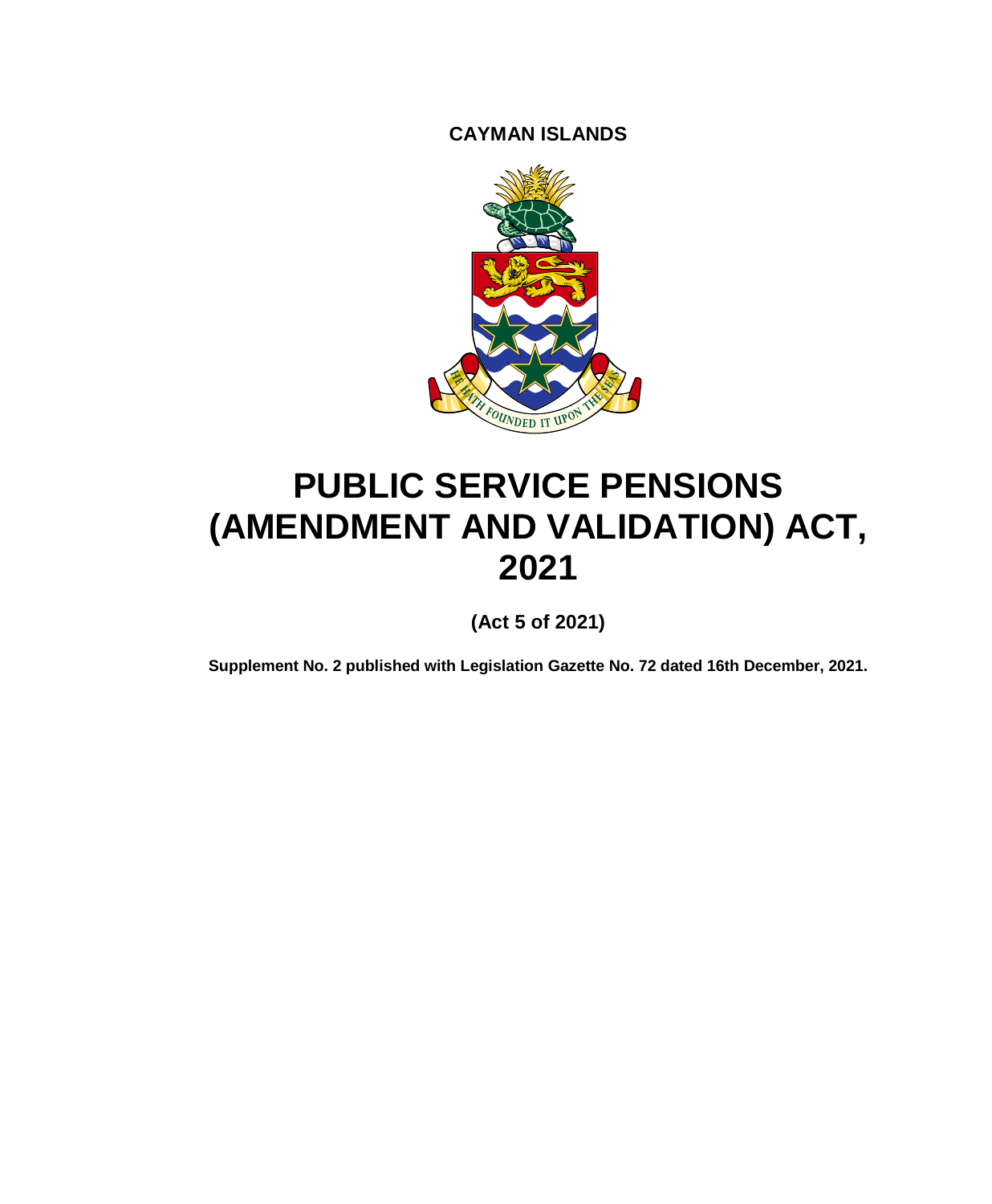### **PUBLISHING DETAILS**

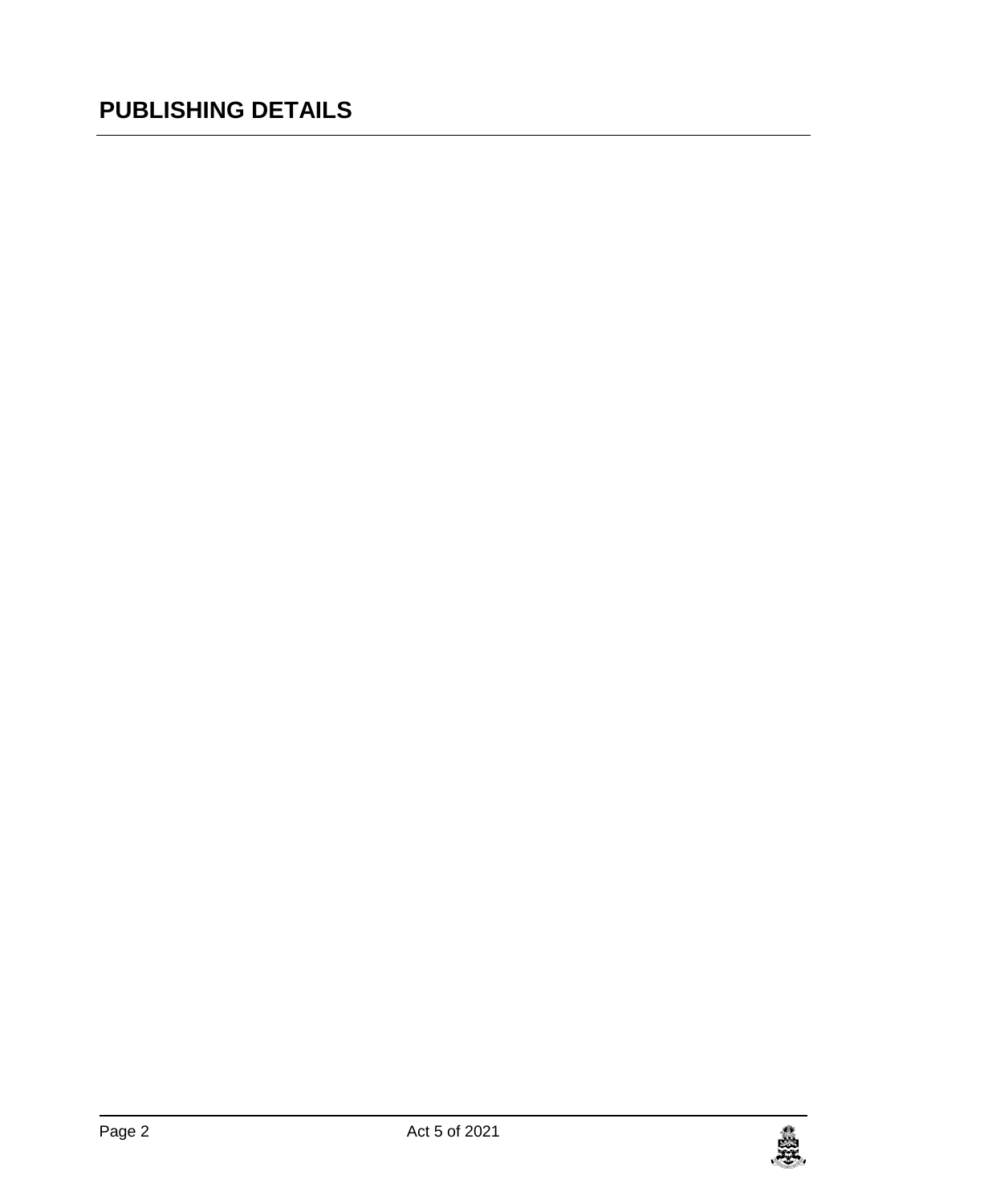#### **CAYMAN ISLANDS**

(Act 5 of 2021) I Assent,



**Martyn Roper Governor**

Date: 15th day of December, 2021

## **PUBLIC SERVICE PENSIONS (AMENDMENT AND VALIDATION) ACT, 2021**

**(Act 5 of 2021)**

**AN ACT TO AMEND THE PUBLIC SERVICE PENSIONS ACT (2021 REVISION) TO CHANGE THE DEFINITION OF THE CREDITED RATE OF RETURN; TO VALIDATE CERTAIN ACTIONS RELATING TO CALCULATING THE CREDITED RATE OF RETURN; AND FOR INCIDENTAL AND CONNECTED PURPOSES**

ENACTED by the Legislature of the Cayman Islands.

#### **1. Short title**

**1**. This Act may be cited as the Public Service Pensions (Amendment and Validation) Act, 2021.

#### **2. Amendment of section 3 of the Public Service Pensions Act (2021 Revision) - definitions**

- **2**. The *Public Service Pensions Act (2021 Revision)* is amended in section 3 in the definition of the words "credited rate of return" as follows —
	- (a) in paragraph (a), by deleting the words "such date as the Cabinet may for this purpose in writing appoint" and substituting the words "and including 31st December, 2018"; and
	- (b) in paragraph (c), by repealing subparagraph (i) and substituting the following subparagraph —